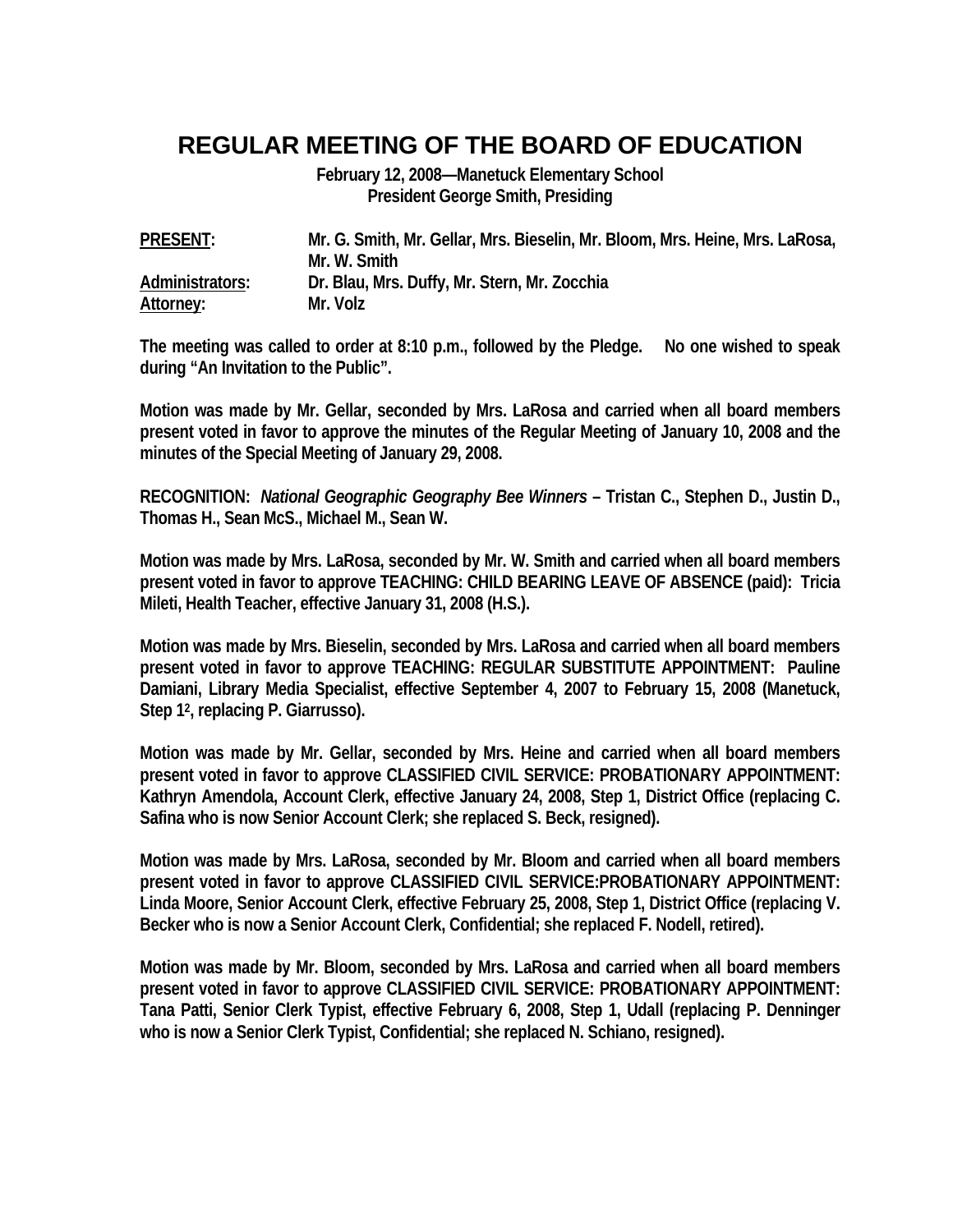**Page 2 Regular Meeting February 12, 2007** 

**Motion was made by Mrs. Bieselin, seconded by Mrs. Heine and carried when all board members present voted in favor to approve CLASSIFIED CIVIL SERVICE: CHANGE IN STATUS: Barbara Susajlo, Cafeteria Aide, effective January 11, 2008 (Step 7, Oquenock; change from a 6-hour leave replacement special ed aide to a 3-hour cafeteria aide).** 

**Motion was made by Mrs. Bieselin, seconded by Mr. W. Smith and carried when all board members present voted in favor to approve the following CLASSIFIED CIVIL SERVICE: SUBSTITUTE BUS DRIVER (\$14.68 HR van / \$21.12 HR big bus): Robert Watts, effective January 28, 2008; SUBSTITUTE CLERICAL (\$25.74/HR): Nicole Schiano, effective January 22, 2008; SUBSTITUTE CUSTODIAN (\$9.75/HR): \*John Testa, effective January 29, 2008; SUBSTITUTE FOOD SERVICE WORKER (\$9.75/HR): \*Elizabeth Salerno, effective January 15, 2008.** 

**Motion was made by Mr. Bloom, seconded by Mrs. Heine and carried when all board members present voted in favor to approve OTHER: SUBSTITUTE TEACHERS (\$105 per diem):** *Student Teachers:* **\*Diane Barrientos, effective January 22, 2008; \*Joseph Bond III, effective March 24, 2008; Caitlin Clock, effective January 28, 2008; Jennifer Hill, effective January 30, 2008; \*Jennifer Martinez, effective January 22, 2008; Nicole Michaels, effective January 15, 2008; Kathleen Mulvaney, effective January 30, 2008; \*Corinn Munroe, effective January 30, 2008; \*Tonya Olin, effective January 30, 2008; \*Melissa Pecere, effective January 22, 2008; Laurent Plompen, effective January 22, 2008; Laura Pylyp, effective January 22, 2008; Jacqueline Rosato, effective January 22, 2008; \*Keara Troy, effective January 16, 2008.** *Substitute Teacher***: Donna Mazur, effective February 6, 2008.**

**Motion was made by Mr. Bloom, seconded by Mrs. Bieselin and carried when all board members present voted in favor to approve OTHER: ALTERNATIVE SCHOOL FACULTY (\$3,903. budgeted): Robert Weiss, U.S. History (1 class, 2nd semester).** 

**Motion was made by Mrs. Bieselin, seconded by Mr. Bloom and carried when all board members present voted in favor to approve OTHER: ADVISORS/CLUBS 2007-08 SCHOOL YEAR: High School: Linda Marino, Art Club (replacing S. Donato); Ed Wielunski, Orchestra Club (replacing J. Hayes).** 

**Motion was made by Mrs. Heine, seconded by Mrs. LaRosa and carried when all board members present voted in favor to approve OTHER: ADVISORS/CLUBS 2007-08 SCHOOL YEAR: Elementary School: Combined Music: Michelle Martin, Combined Elementary Orchestra (replacing J. Hayes).** 

**Motion was made by Mr. W. Smith, seconded by Mrs. Bieselin and carried when all board members present voted in favor to approve OTHER: SPRING 2008 HIGH SCHOOL COACHES: Baseball: Steve Mileti, Varsity Coach; Anthony Yuli, Asst. V. Coach; Shawn Rush, JV Coach; Ed Kemnitzer, JV2 Coach. Softball: Paul Rush, Varsity Coach; Paul Vecchione, Asst. V. Coach; Colleen Reilly, JV Coach; Michelle Schroeder, JV2 Coach. Boys Track: Sal Alaimo, Varsity Coach; Jim Dooley, Asst.** 

**\*Conditional Pending Fingerprint Clearance**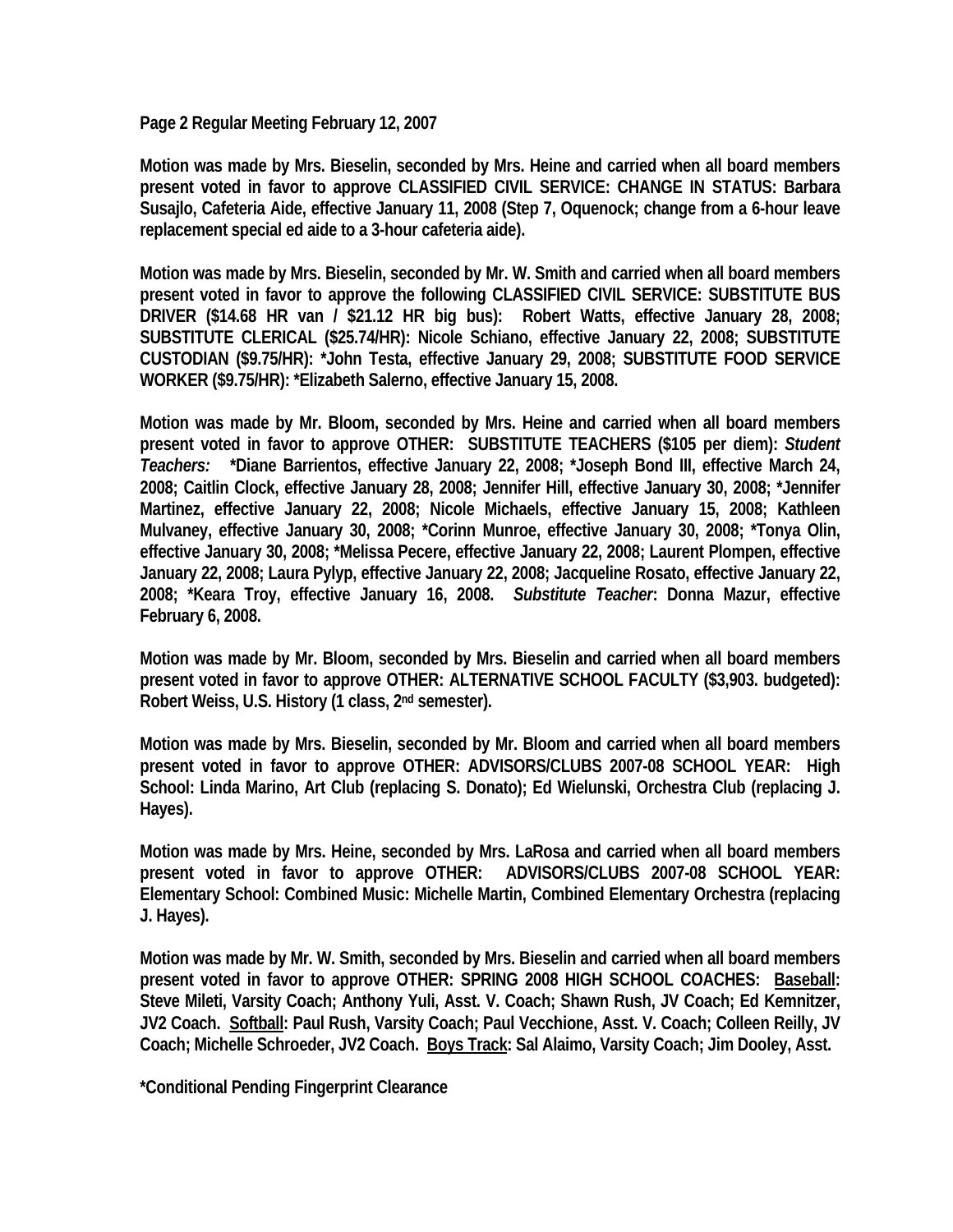**Page 3 Regular Meeting February 12, 2008** 

**V. Coach. Girls Track: Nick Grieco, Varsity Coach; Jeremy Robertson, Asst. V. Coach. Boys Lacrosse: Scott Craig, Varsity Coach; William Turri, Asst. V. Coach; Tim Horan, JV Coach; Eric Rao, Asst. JV Coach; Mike Hazelton, JV2 Coach; Ed Pieron, Asst. JV2 Coach. Girls Lacrosse: Joseph Nicolosi, Varsity Coach; Brian Cameron, Asst. V. Coach; Michelle Studley-Broderick, JV Coach; Natalee Rubcewich, Asst. JV Coach. Boys Tennis: George Botsch, Varsity Coach; Norman Wingert, JV Coach. Girls Golf: Thomas Loudon, Varsity Coach.** 

**Motion was made by Mr. Gellar, seconded by Mrs. Bieselin and carried when all board members present voted in favor to approve: SPRING 2008 MIDDLE SCHOOL COACHES: Baseball: Brian Dieumegard, 7-8 Udall Coach; Mike LaCova, 7-8 Beach Coach. Softball: Beth Sherwood, 7-8 Udall Coach; Frank Franzone, 7-8 Beach Coach. Boys Track: Ed Aromando, 7-8 Udall Coach; Denise Radesky, 7-8 Beach Coach. Girls Track: James Wood, 7-8 Udall Coach; John Lavery, 7-8 Beach Coach. Boys Lacrosse: Tom Powers, 7-8 Udall Coach; Ryan Howard, Asst. Udall Coach; Chris Scharf, 7-8 Udall Coach. Girls Lacrosse: Beth Fiorini, 7-8 Udall Coach; Jessica Carroll, Asst. Udall Coach; Christin Potak, 7-8 Beach Coach; Bonnie Rabin, Asst. Beach Coach. Boys & Girls Swimming: Noreen Matthews, 7-8 Udall/Beach Boys & Girls Coach; KristiLee Schubert, Asst. Udall/Beach Boys & Girls Coach. Boys Tennis: Nancy Silvestrini, 7-8 Udall/Beach Coach.** 

**Motion was made by Mr. Bloom, seconded by Mrs. Bieselin and carried when all board members present voted in favor to approve: AUDITORIUM TECHNICIANS 2007-08 SCHOOL YEAR (School functions - \$75 per event; Rental functions - \$50 per hour): Elizabeth Eidenback – H.S.; Melissa Prieto – H.S.** 

**REPORT OF BOARD COMMITTEES: The Finance Committee met on 2/11, and was reported on by Mrs. Heine. The Policy Committee did not meet; however, a First Reading was held tonight for Policy 2210--Committees of the Board. Motion was made by Mrs. LaRosa, seconded by Mr. W. Smith and carried when all board members present voted in favor to approve Policy 2210. Motion was made by Mrs. LaRosa, seconded by Mrs. Bieselin and carried when all board members present voted in favor to waive policy and adopt Policy 2210 on a single reading.** 

**The School Board/Student Liaison committee did not meet. The Public Relations Committee met on 2/8 and was reported on by Mrs. Bieselin. Mr. Gellar reported on Buildings and Grounds Committee meeting of 2/11. Mr. Gellar also reported on Legislative Action Committee. There will be an education and taxpayer rally at noon on March 1 in Farmingdale to protest Governor Spitzer's proposed cuts of education funding. The Audit Committee and the Health and Wellness Committee did not meet. Mrs. LaRosa reported on Committee on Special Education/Preschool Special Education recommendations re: classification/placement/I.E.P. modifications of students as delineated: CSE # 23144, 5440, 5926, 5932, 4616, 5572, 4836, 6263, 5023, 4895, 4859, 4256, 5368, 101175, 5836, 5799, 4472, 100666, 100735, 6385, 3219, 3071, 6079, 5863, 23453, 6085, 5786, 5930, 2919, 100902, 6179, 5944, 3390, 5952, 5594, 5966, 4335, 6228, 5085, 5652, 5862, 6097, 5919, 4405; CPSE# 6197, 6406, 6470, 6468, 6469, 6326, 6463, 6462, 6145, 6293, 6323, 6362, 6467, 6365, 6256, 100772, 6278.** 

**The Treasurer's Report for December was presented. The beginning balance was \$9,598,176.90; ending balance was \$10,864,681.58. .**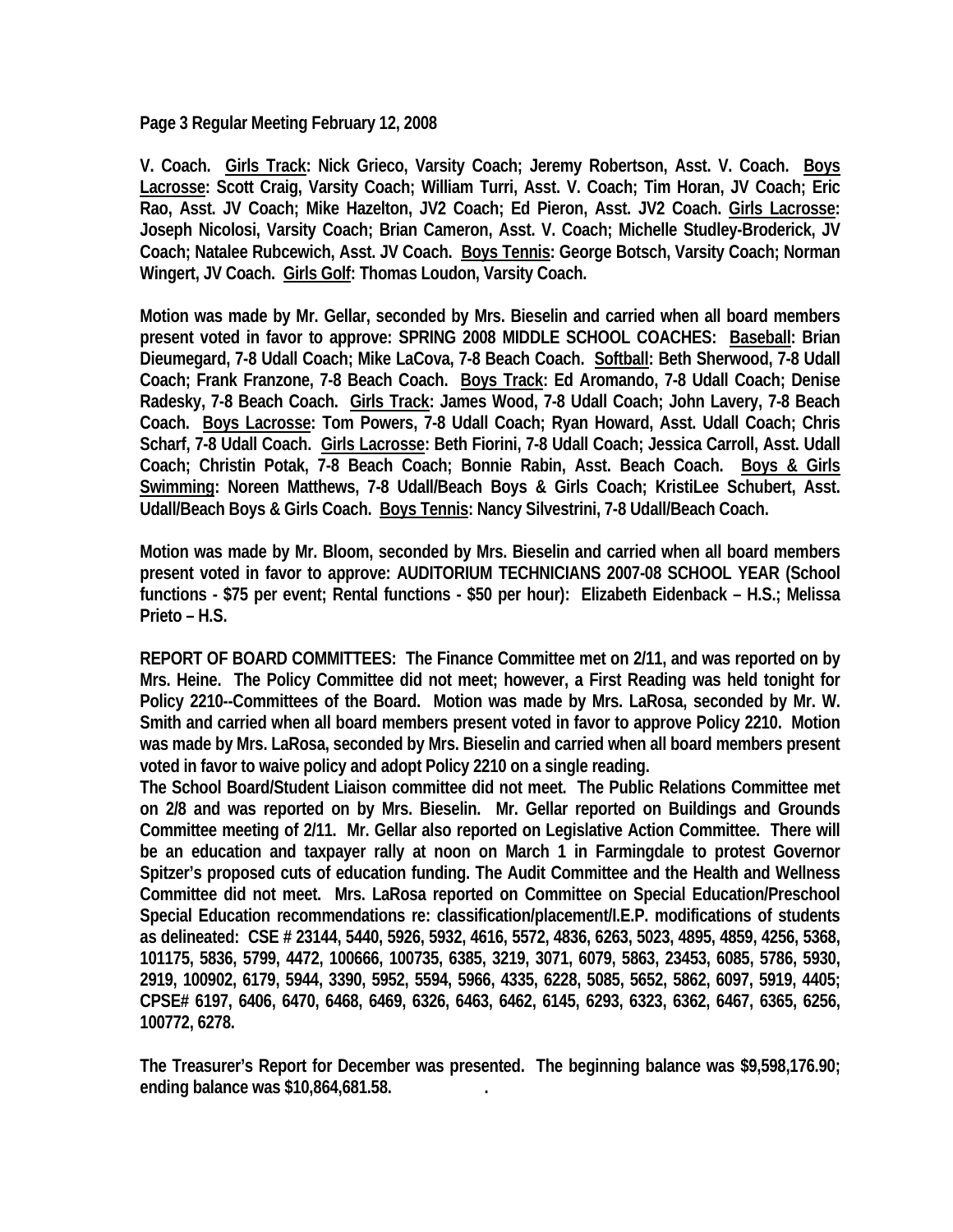**Page 4 Regular Meeting February 12, 2008** 

**Motion was made by Mrs. Bieselin, seconded by Mr. Gellar and carried when all board members present voted in favor to approve budget transfers.** 

**Motion was made by Mrs. LaRosa, seconded by Mrs. Heine and carried when all board members present voted in favor to approve bid for Boiler Maintenance. Bid was awarded to Bain Heating and Piping Corp.** 

**Motion was made by Mr. Gellar, seconded by Mrs. Bieselin and carried when all board members present voted in favor to approve bid for Roof Repairs. Bid was awarded to Best Roofing of NJ, Inc.** 

**Motion was made by Mrs. LaRosa, seconded by Mr. Gellar and carried when all board members present voted in favor to approve bid for Cleaning of Closed Drainage Systems. Bid was awarded to National Water Main Cleaning Co.** 

**Motion was made by Mrs. Bieselin, seconded by Mrs. Heine and carried when all board members present voted in favor to approve the following donations, with thanks: Beach Street PTA – Arts in Education \$1,000; West Islip Soccer Club \$1,481. for tree and fencing; Beach Street PTA – Science Event \$895.; Beach Street PTA – Theatre Event \$1,250.** 

**Motion was made by Mr. Bloom, seconded by Mrs. Bieselin and carried when all board members present voted in favor to declare the following items as surplus equipment, and dispose of as Business Office sees fit: three Sharp cash registers at Udall Road Middle School, Model #'s ER2590; Sanyo cash register at Bayview, Model #ECR645; and assorted athletic equipment at H.S.** 

**Motion was made by Mrs. Heine, seconded by Mrs. Bieselin and carried when all board members present voted in favor to approve tuition and health service charges with Sachem CSD (Special Education student) \$48,942.86.** 

**Motion was made by Mrs. LaRosa, seconded by Mr. Bloom and carried when all board members present voted in favor to approve tuition and health service charges with Half Hollow Hills CD (Upper Room Christian School) 4 students @ \$4552.28.** 

**PRESIDENT'S REPORT: President Smith congratulated the wrestling team's win in League III. He also attended the Vocal Motion's performance at Disneyland, and was very proud of our students, as well as his son.** 

**SUPERINTENDENT'S REPORT: Motion was made by Mrs. Bieselin, seconded by Mrs. Heine and carried when all board members present voted in favor to approve Biennial Review – Recertification of the District's Compact Plan.**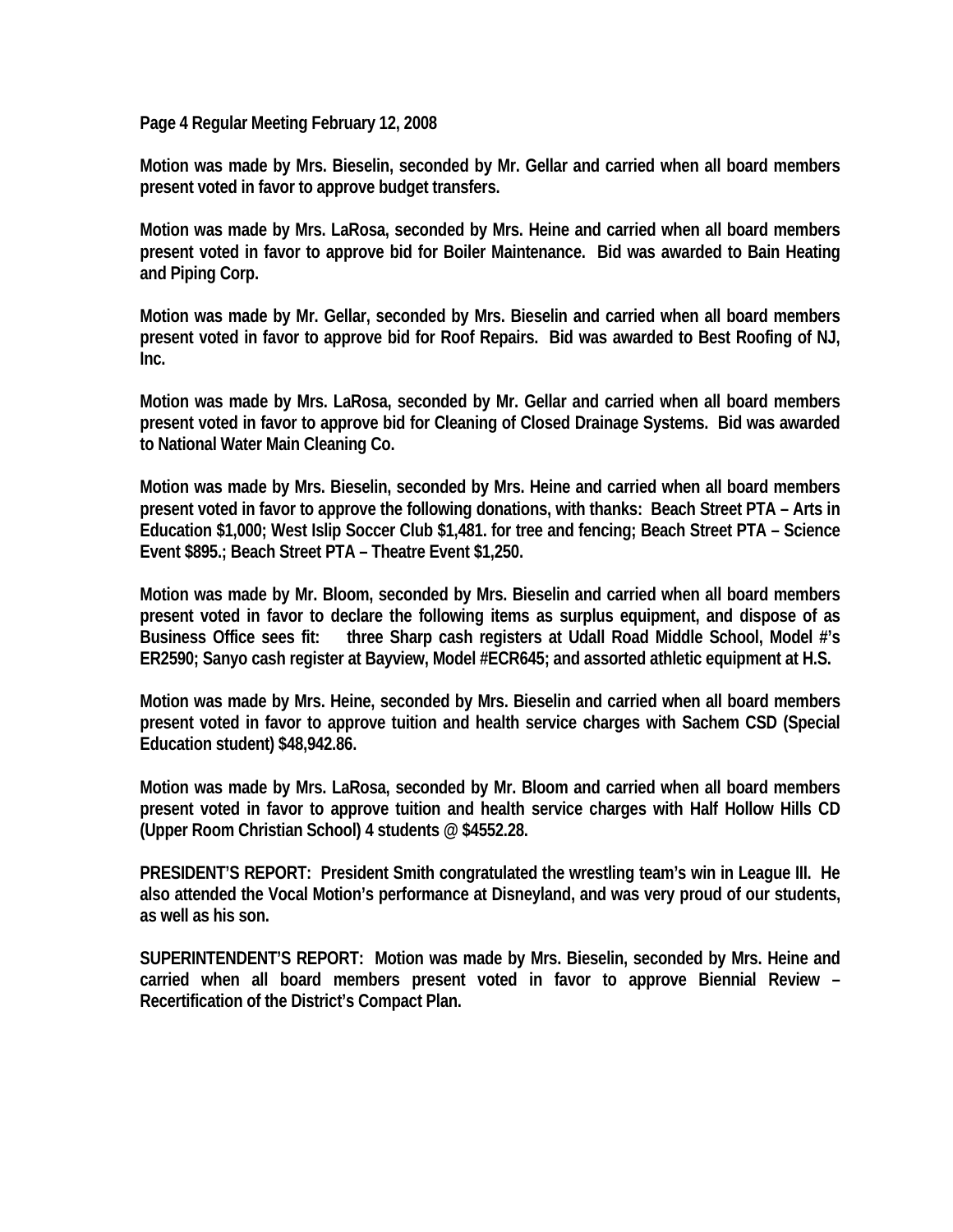**Page 5 Regular Meeting February 12, 2008** 

**Dr. Blau reminded everyone about Substance Abuse Awareness Week, February 25-29, 2008 and the 5K run on Sunday March 2nd. Also, PAWS Dinner Dance is on March 14. The Transportation Safety Committee met on January 18th and ideas were discussed to improve children's safety in relation to school bus transportation. Ideas were presented regarding departure from school, daily vehicle report, bus driver training, and communication improvements. There will be bi-monthly meetings to review procedures.** 

**OTHER ITEMS FOR BOARD MEMBERS INFORMATION: Mrs. Heine thanked Mrs. Duffy, Mr. Koelbel and Dr. Blau for tracking documents she requested. Thanks to Buildings & Grounds committee for inviting custodial chiefs to attend meeting. Mr. W. Smith mentioned busing issue.** 

**"An Invitation to the Public" was held, with six speakers. Subjects of concern have been recorded in log.** 

**Motion was made by Mrs. Bieselin, seconded by Mrs. Heine and carried when all board members present voted in favor to adjourn to Executive Session at 9:35 p.m., for the purpose of discussing personnel, negotiations and/or litigation.** 

**Meeting reconvened at 11:10 p.m. on motion made by Mr. Gellar, seconded by Mrs. Bieselin and carried when all board members present voted in favor.** 

**Motion was made by Mrs. Bieselin, seconded by Mr. Gellar and carried when all board members present voted in favor to approve Section 913 resolution: RESOLVED, that pursuant to §913 of the Education Law, the employee named in executive session is hereby directed to appear for a medical examination in the office of Dr. Friedman, and it is FURTHER RESOLVED, that Dr. Friedman, is hereby appointed school medical inspector pursuant to §913 of the Education Law in order to evaluate said employee's ability to perform his duties.** 

**Motion was made by Mrs. Bieselin, seconded by Mr. W. Smith and carried when all board members present voted in favor to approve Section 913 resolution: RESOLVED, that pursuant to §913 of the Education Law, the employee named in executive session is hereby directed to appear for a medical examination in the office of Dr. Randall Solomon, and it is FURTHER RESOLVED, that Dr. Randall Solomon, is hereby appointed school medical inspector pursuant to §913 of the Education Law in order to evaluate said employee's ability to perform his duties.** 

**Motion was made by Mr. Gellar, seconded by Mrs. Bieselin and carried when all board members present voted in favor to approve change in tenure date for Susan Lombardi, Teacher Assistant, to April 15, 2008.** 

**Motion was made by Mr. Gellar, seconded by Mrs. Bieselin and carried when all board members present voted in favor to approve change in tenure date for Christine Alongi, Teacher Assistant, to April 18, 2009.**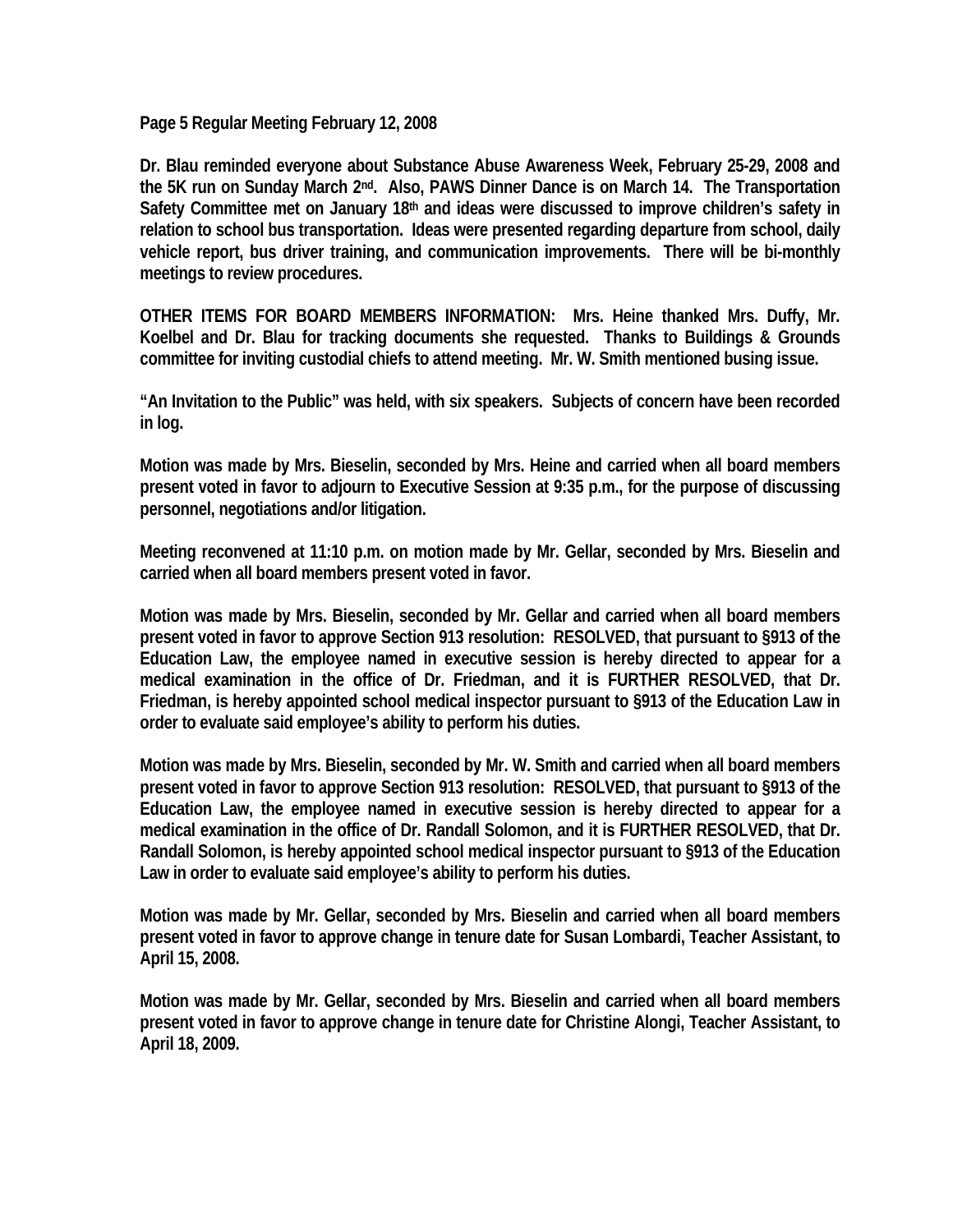**Page 6 Regular Meeting February 12, 2008** 

**Motion was made by Mrs. Bieselin, seconded by Mr. Gellar and carried when all board members present voted in favor to approve Burton, Behrendt, Smith (BBS) as architects for bond projects, subject to an attorney-approved contract.** 

**Meeting adjourned at 11:15 p.m. on motion made by Mrs. Bieselin, seconded by Mr. Gellar and carried when all board members present voted in favor.** 

 **Respectfully submitted by** 

 **Carolyn J. Cross District Clerk** 

**All correspondence, reports or related materials referred to in these minutes are on file in the District Office.**